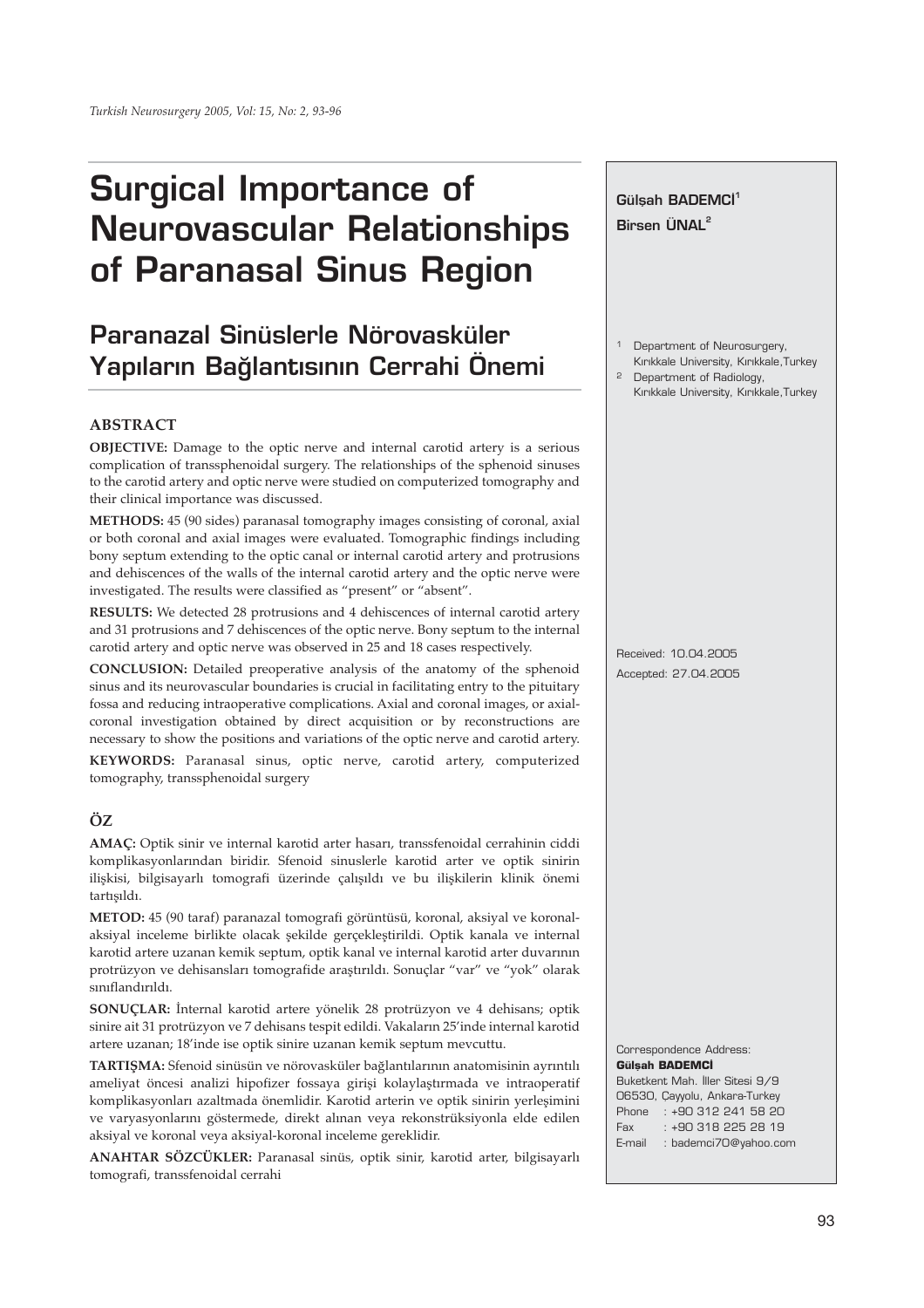#### **INTRODUCTION**

Complications secondary to transsphenoidal surgery (TSS) still occur despite advanced surgical techniques and instruments (5, 6, 7, 8, 12). Furthermore, use of the transsphenoidal technique has been expanded to include other skull base lesions at the anterior skull base fossa, cavernous sinus, clivus and petroclival posterior fossa, leading to an increased risk of possible complications and necessitating additional radiological assessment. Axial and coronal images obtained by direct acquisition or reconstructions are necessary to show the position of the optic nerve and carotid artery (1, 2, 3, 9, 10, 11).

#### **MATERIALS AND METHODS**

We reviewed 45 CT (90 sides) studies of the paranasal sinuses performed by the same radiologist. The patients were investigated at the Department of Radiology and Neurosurgery of Kırıkkale University, Faculty of Medicine. The age of the patients ranged from 21 to 60 years. A SeleCT device (Marconi, Israel) was used for the tomographic study. Systematic studies of the nasal sinus region were performed in coronal and axial scans in all cases. Axial sections were performed in a plane parallel to the hard palate; section thickness was 2.5 mm and the interscan interval 1.5 mm. Coronal sections were obtained by reconstruction. Axial-coronal investigation where coronal and axial sections were assessed together was accepted as the golden standard of the study. Protrusion of internal carotid artery (ICA) and optic nerve (ON), dehiscence of the walls of ICA and ON, the site of attachment of the sphenoid sinus septum and extreme medial course of ICA were investigated. In coronal sections, protrusion is determined as the localization of a neural or vascular structure with more than 50% of its diameter in the sphenoid sinus. The results were classified as "present" or "absent".

#### **RESULTS**

The ON and ICA produced a definite bulge in the supero-lateral wall of the sinus in 31 (34.4%) and 28 (31.1%) sinuses, respectively. A definite dehiscence in the bony covering was seen in  $7(7.7%)$  sinuses for ON and 4 (4.4%) sinuses for ICA. Bony septa or a crest was seen in 25 (27.7%) sinuses extending to the ICA and 18 (20%) sinuses extending to the ON (Table I).

Combined axial-coronal investigations are more helpful than axial scans to detect dehiscences or protrusion of optic nerves and the coronal scan for detecting a sphenoid septum attached to the ICA.



**Figure 1:** Axial CT images showing the protrusion of the optic nerve (short arrows). Asterixes show aerated clinoid processes.



**Figure 2:** Coronal CT image showing the protrusion of ICA, bony septum (black arrow) extending to ICA and dehiscence of the bony canal of ICA (long white arrows). Bony dehiscense of maxillary canal bilaterally (short arrows), and protrusion of the left maxillary nerve (left short arrow) were also observed. Clinoid processes are aerated bilaterally (asterixes).

|  |                       |  | <b>Table I.</b> The incidence of anatomic variations in coronal- |  |
|--|-----------------------|--|------------------------------------------------------------------|--|
|  | axial investigations. |  |                                                                  |  |

|             |    | Carotid artery | Optic nerve |            |  |
|-------------|----|----------------|-------------|------------|--|
| Protrusion  | 28 | $(31.1\%)$     | 31          | $(34.4\%)$ |  |
| Dehiscence  |    | $(4.4\%)$      |             | $(7.7\%)$  |  |
| Extending   |    |                |             |            |  |
| bony septum | 25 | $(27.7\%)$     | 18          | $(20\%)$   |  |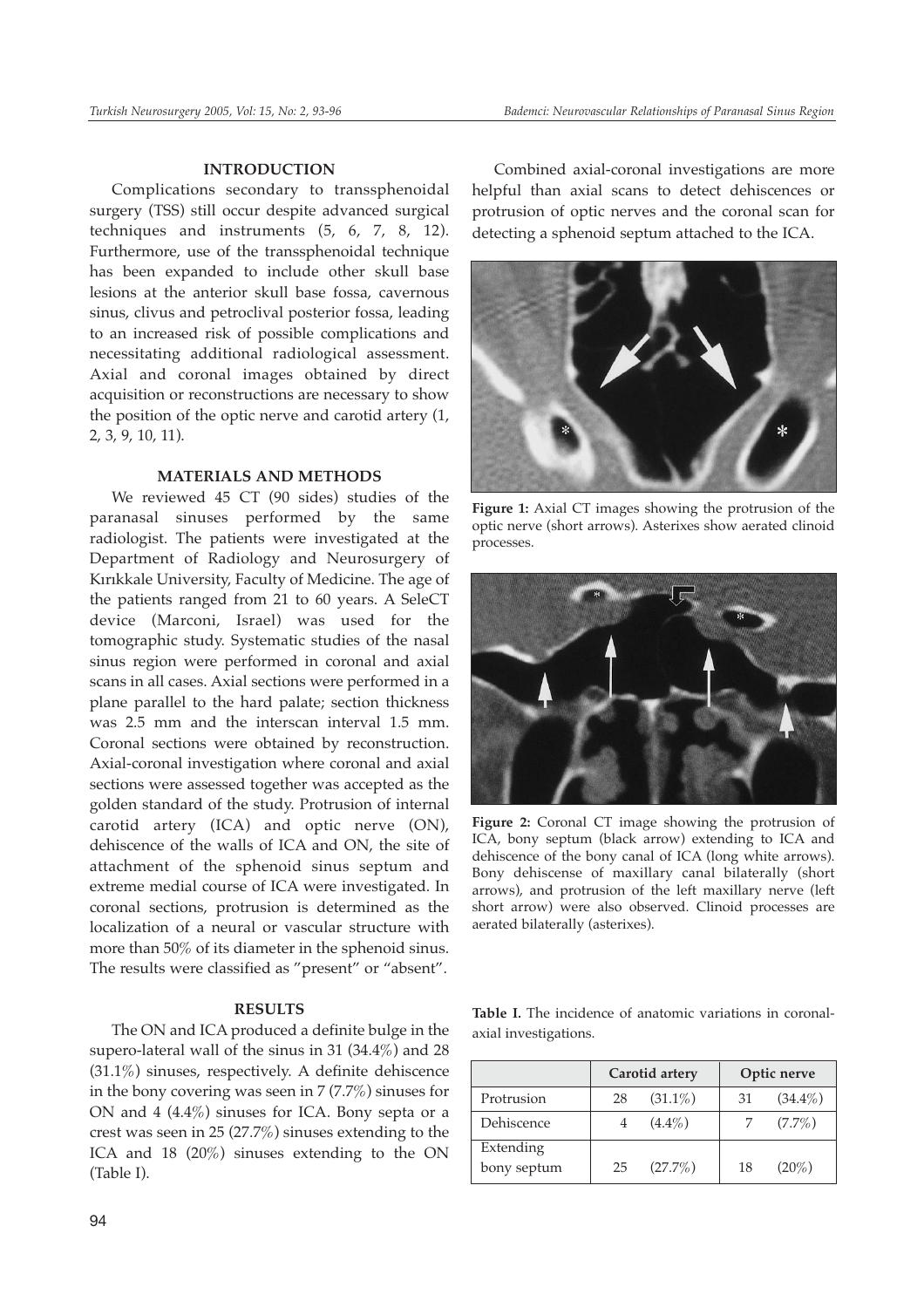#### **DISCUSSION**

Sphenoid sinuses are the most inaccessible paranasal sinuses and are surrounded by significant anatomical structures such as the orbit and its content, cavernous sinus and ICA and the anterior cranial fossa (16). Only thin bones separate these structures from the sphenoid sinus. Anatomical landmarks vary widely from patient to patient. The surgical significance of these variations including indentations, dehiscences or more medial placement of vascular structures lies in the vulnerability of the underlying structures.

Complications of transsphenoidal surgery may lead to mortality with an incidence rate of less than 1% and serious morbidity at a relatively higher rate (7, 8, 12). Pertinent radiologic landmarks in sufficient detail are extremely helpful for the neurosurgeon to successfully extend a standard transsphenoidal approach for the treatment of lesions involving the region of the tuberculum sellae, planum sphenoidale and medial cavernous sinus.

During TSS, the surgeon may lose depth perception. Excessive bleeding, when present, may contribute to loss of visibility. Because of these hazards, it may be difficult to determine the position of surgical instruments, leading to complications. These include: loss of orientation within a capacious sinus, perforation of the carotid artery or cavernous sinus; injury to the optic nerve or ophtalmic artery; violation of the subarachnoid space with resultant pnemocephalus or cerebrospinal fluid rhinorrhea, meningitis and even brain injury resulting in death. Certain operative difficulties and complications are the result of the marked variability in the anatomy of the sphenoid sinus. If there is a lack of knowledge of the anatomy of the particular patient, as is usually the case without further radiographic evaluation, complications may be more severe. During transseptal sphenoidectomy surgery, care must be taken not to violently crack the variant septum while the septum is being detached as it may be inserted to the wall of the ICA or ON and cause damage to these structures. Uncontrollable bleeding, retrobulbar hematoma with acute proptosis, diplopia caused by extraocular muscle injury and stretching of the optic nerve resulting in blindness may occur if the intracavernous and intraorbital compartments are invaded (5), especially if punch biting forceps are used, when one is not careful about dehiscences which signify the absence of bony margins and

protrusions which indicate bulging of the structures into the air space.

The preoperative radiologic evaluation plays a major role in evaluating patients considered for TSS. The existence of anatomical variations and their role during TSS have been well documented by previous studies (14, 15). However, there are only a few CT studies on the guiding points for these dangerous areas and the anatomical variations that may lead to complications (2, 3, 4, 9, 10, 13, 16). CT is more valuable for imaging the sphenoid sinus. Preoperative CT examination of the sphenoid sinus is extremely helpful in planning the safest and most direct route to the sella. CT scans also detect the anatomic variations that may place the patient at increased risk for intraoperative complications. Coronal screening sinus CT are especially useful to detect of protrusion of ON while axial images are superior for assessing septal details (4).

Great attention to detail during the surgical procedure and perfect knowledge of the radiologic anatomy of the sphenoid sinus are required to avoid an increase in related complications. Better planning before the procedure and improved familiarity with the regional anatomy should further decrease the incidence of death and morbidity resulting from this procedure.

#### **REFERENCES**

- 1. Bansberg SF, Harner SG, Forbes G: Relationship of the optic nerve to the paranasal sinuses as shown by computed tomography. Otolaryngol Head Neck Surg 96: 331-335, 1987
- 2. Basak S, Karaman CZ, Akdilli A, Mutlu C, Odabasi O, Erpek G: Evaluation of some important anatomical variations and dangerous areas of the paranasal sinuses by CT for safer endonasal surgery. Rhinology 36: 162-167, 1998
- 3. Basak S, Akdilli A, Karaman CZ, Kunt T: Assessment of some important anatomical variations and dangerous areas of the paranasal sinuses by computed tomography in children. Pediatr Otorhinolaryngol 55: 81-89, 2000
- 4. Bolger WE, Butzin CA, Parsons DS: Paranasal sinus bony anatomic variations and mucosal abnormalities: CT analysis for endoscopic sinus surgery. Laryngoscope 101: 56-64, 1991
- 5. Buus DR, Tse DT, Farris BK: Ophtalmic complications of sinus surgery. Ophtalmology 97: 612-619, 1990
- 6. Cappabianca P, Cavallo LM, Colao A, Del Basso M, Esposito F, Cirillo S, Lombardi G, de Divitiis E: Endoscopic endonasal transsphenoidal approach: outcome analysis of 100 consecutive procedures. Minim Invas Neurosurg 45: 193-200, 2002
- 7. Cappabianca P, Cavallo LM, Colao A, de Divitiis E: Surgical complications associated with the endoscopic endonasal transsphenoidal approach for pituitary adenomas. J Neurosurg 97: 293-298, 2002
- 8. Ciric I, Ragin A, Baumgartner C, Pierce D: Complications of